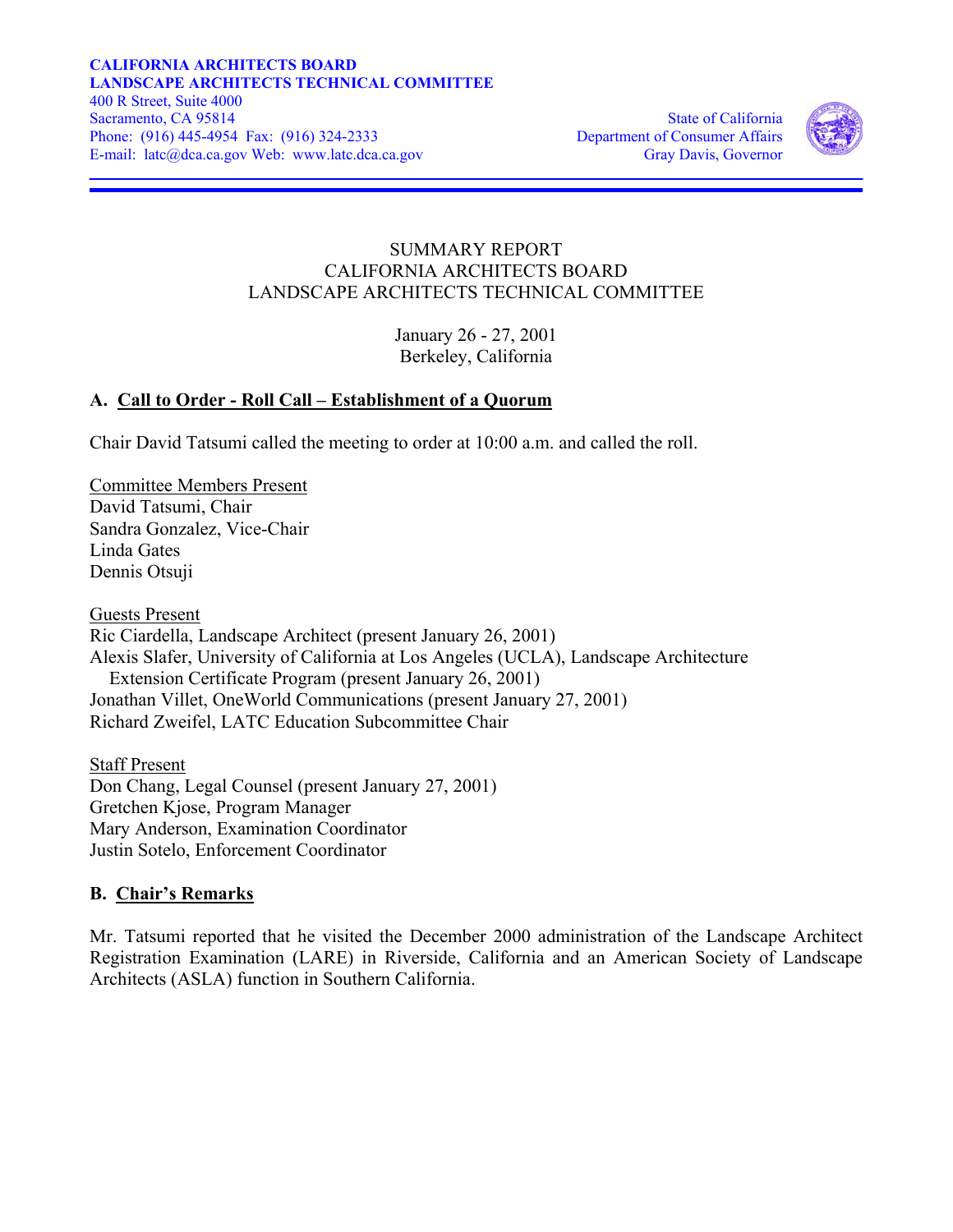### **C. Review of the November 16, 2000 Summary Report**

The November 16, 2000 LATC meeting summary report was reviewed. Sandra Gonzalez suggested that, as a regular agenda item for future meetings, Dennis Otsuji report on the monthly telephone conferences he has with the California Council of the ASLA. Mr. Otsuji agreed to submit a report to Gretchen Kjose upon completion of each telephone conference.

- ♦ **Linda Gates moved to approve the November 16, 2000 Landscape Architects Technical Committee Summary Report.**
- ♦ **Sandra Gonzalez seconded the motion.**
- ♦ **The motion carried unanimously.**

## **D. Public Comment Session**

Mr. Tatsumi asked the audience to introduce themselves.

Alexis Slafer, Director of the UCLA Extension Certificate Program in Landscape Architecture, stated that she attended a meeting of Professional Women in Landscape where there were many inquiries about the future of the licensing in California.

After discussion, the Committee agreed to include a sunset review article in all future newsletters discussing the status of licensing for landscape architects in this State.

## **E. Program Manager's Report**

Ms. Kjose reported there is one vacancy on the LATC and one member is in the grace period. She advised that the Governor's office has begun making appointments and it is hoped that the vacancy will be filled in the near future.

Ms. Kjose reported that the bid request for a facilitator to conduct the market conditions assessment was sent to seventeen vendors in early January, with a deadline of January 18, 2001. Eight bids were received and three were selected for interviews to be conducted on January 31, 2001 and February 5, 2000. She advised that a vendor would be selected immediately following the interviews.

Ms. Kjose announced that as a result of an article in the Fall 2000 newsletter, several volunteers have been recruited for the upcoming market conditions assessment focus groups. She also indicated that the Winter newsletter will be published in late February or early March, 2001.

Ms. Kjose introduced Justin Sotelo, who took over as the enforcement coordinator in October 2000, and advised that Patricia Fay was hired to fill the office technician vacancy effective January 31, 2001.

Ms. Kjose reported that the Web site was updated to include the latest legislative changes and the Fall newsletter. She also indicated that the LATC would be changing web servers to the Health and Human Services Agency Data Center, the same server used by the California Architects Board.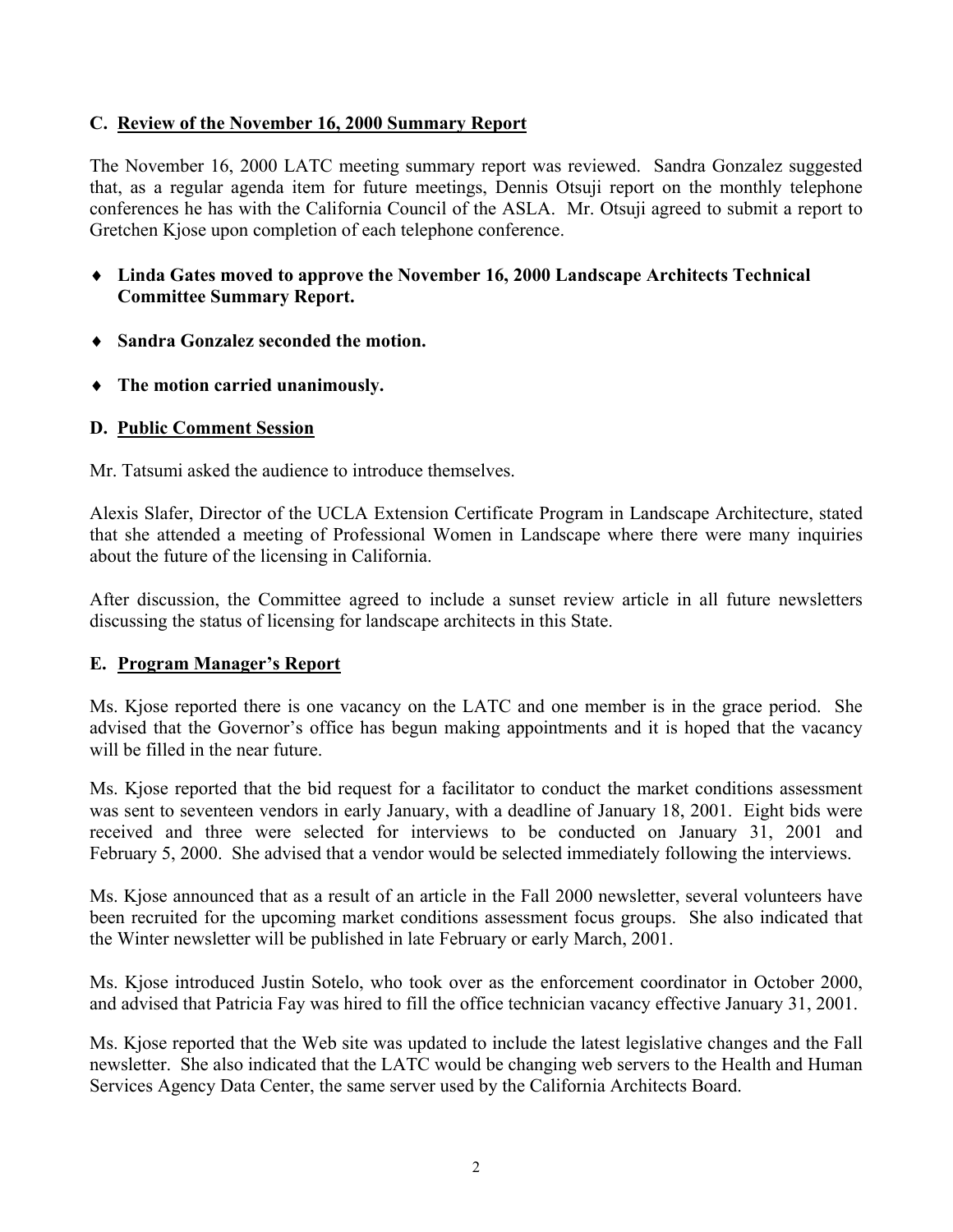Ms. Kjose reported that staff is preparing a new exam contract to purchase the LARE through 2003 to replace the current contract which expires on April 1, 2001. She stated that the Council of Landscape Architectural Registration Boards (CLARB) increased the cost of red line reviews for LARE section C from \$100 to \$140 without advance notice to the LATC. The Committee discussed the fact that the fee is set in regulation and cannot be changed immediately to reflect the increase. Ms. Gonzalez suggested that staff prepare a letter to CLARB requesting an exemption from the increase until the appropriate regulatory change can be made and cautioning them to give more notice before raising any fees.

Ms. Kjose stated that 55 candidates participated in red line reviews following the June 2000 LARE and many commented that the reviews were helpful in identifying the amount of detail CLARB is looking for in each vignette. She advised that 155 candidates took the December LARE and that results would be available in late February or early March.

Ms. Kjose noted that the CLARB regional meeting would be held on March 3 - 5, 2001 in Denver, Colorado and that she and Ms. Gonzalez would be attending.

Ms. Kjose reported that proposed regulations setting five-year timeframes for applying for licensure after passing the examination and re-licensure after allowing a license to lapse, have been sent to the Department of Finance for review. She indicated that the regulation should be in place by March or April 2001.

### **F. Review and Preliminary Approval of Proposed Legislation to Amend Business and Professions Code Sections 5657, Business Address Change - Notice Requirement; 5678.5, Board Receipt of Report on Insurer's Settlement or Arbitration Award; and 5679.5, Report to Board on Settlement or Arbitration Award, Compliance with Section by Counsel**

Section 5657 - Ms. Kjose explained that current statutes require a licensee to provide both a business name and address and a mailing address and to notify the Board of any changes within a specified period of time. Current regulations require the licensee to provide his/her mailing address. She informed the Committee that there are laws that require public entities such as the Department of Consumer Affairs, to disclose certain information about licensees, including their address of record. In an effort to protect the privacy of its licensees, while still complying with disclosure laws, the LATC recommended amending section 5657 to require licensees to provide their mailing address and asked staff to ensure that licensees are advised that their mailing address is a matter of public record.

- ♦ **Linda Gates moved to preliminarily approve proposed legislation to amend the statute to require licensees to notify the Board of the their current mailing address.**
- ♦ **Sandra Gonzalez seconded the motion.**
- ♦ **The motion carried unanimously.**

Sections 5678.5 and 5679.5 - Ms. Kjose gave a brief summary of current statutes that require a licensee to notify the Board of arbitration or settlement awards exceeding \$5,000. She explained that, over the years, the cost of litigation has risen to the point that licensees settle claims under certain dollar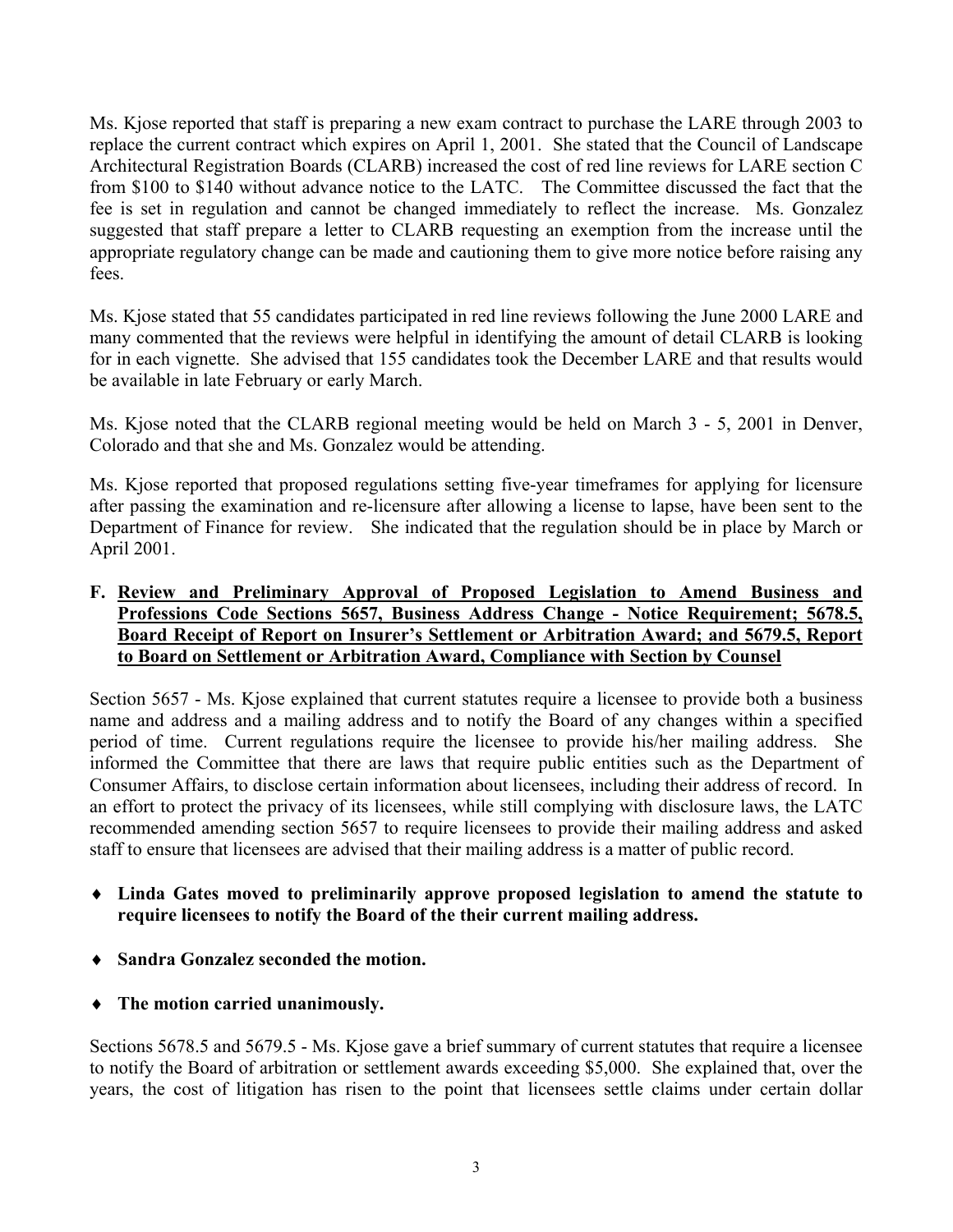amounts for their nuisance value, rather than incur the high cost of defending themselves in situations where they may have had no involvement in the alleged damages. She advised that legal counsel, Don Chang, recommended raising the reporting amount to \$20,000 to reflect a more realistic award based on liability rather than nuisance value. Mr. Otsuji commented that \$20,000 might be too low a threshold in today's market. Ms. Kjose explained that the LATC should not set the mark at a point where it might miss instances where the licensee was truly at fault. The Committee concurred.

- ♦ **Linda Gates moved to preliminarily approve proposed amendments to raise the reporting amount from \$5,000 to \$20,000.**
- ♦ **Sandra Gonzalez seconded the motion.**
- ♦ **The motion carried unanimously.**
- **G. Review and Preliminary Approval of Proposed Regulations to Amend Title 16, Division 26, California Code of Regulations Sections 2611, Application for Temporary Certificate; 2620.5, Requirements for an Approved Extension Certificate Program; 2649, Fees; 2655, Substantial Relationship Criteria; 2671, License Number Required in Public Presentments and Advertising**

Sections 2611 and 2649 - Ms. Kjose advised that these two regulations which address temporary certificates need to be repealed since the statute allowing out-of-state practitioners to practice in this state with temporary certificates was repealed effective January 1, 2001.

- ♦ **Linda Gates moved to preliminarily approve proposed regulations to repeal section 2611 and amend section 2649.**
- ♦ **Sandra Gonzalez seconded the motion.**
- ♦ **The motion carried unanimously.**

Section 2620.5 - Ms. Kjose reminded the Committee that section 2620.5(a) contains an incorrect reference to Education Code section 94310 that needs to be changed to section 94901.

She then gave a summary of past discussions regarding California Code of Regulations section 2620.5(j), the regulation that requires extension certificate programs to contain at least 110 quarter units or 72 semester units. She stated that the Committee needs to determine whether it is appropriate to set the number of semester or quarter units in regulation or leave it up to the individual programs to determine how many units are needed to complete curriculum requirements. She advised that the extension program at the University of California, Berkeley (UCB) currently consists of 60 semester units, well below the required 72 and indicated that the proposed amendments show a change to 60 quarter units. Ms. Gonzalez indicated that she is uncomfortable with changing current requirements without better justification than simply the fact UCB is out of compliance with the regulations. Richard Zweifel voiced his opinion that the Committee should set the number of units in regulation, and that they might be based, as closely as possible, on the number of semester and quarter units required for core curricula in undergraduate programs. He suggested that the Committee set the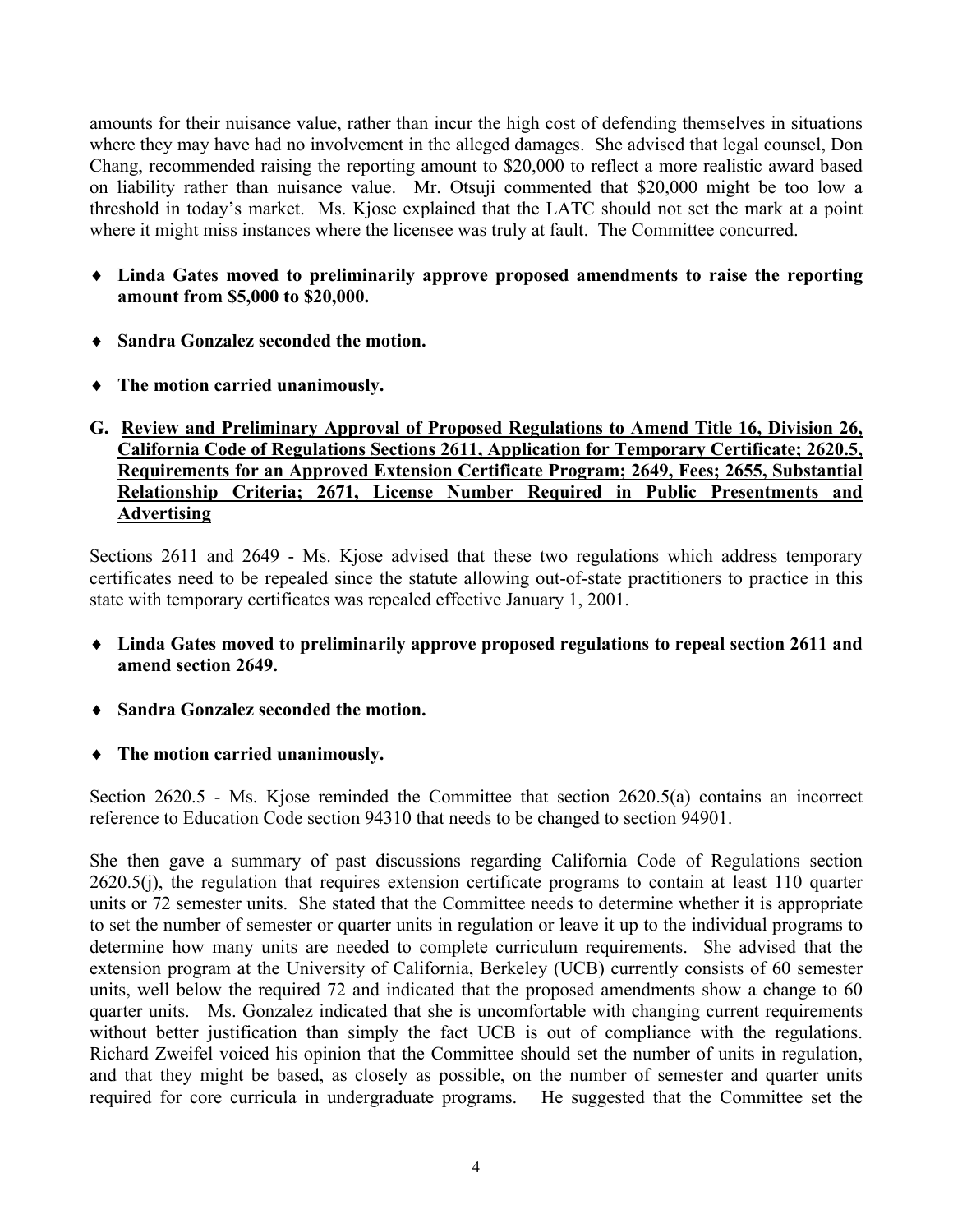*minimum* standard at 60 semester and 110 quarter units and revisit this issue during the next approval process. Ms. Slafer pointed out that the formula normally used for converting quarter units to semester units would set quarter units at 90 rather than 110. To be consistent, Mr. Otsuji recommended that the regulations be amended to reflect the requirements of 60 semester or 90 quarter units.

- ♦ **Dennis Otsuji moved to preliminarily approve proposed regulations to amend section 2620.5(a) to reflect the appropriate Education Code section 94901 and section 2620(j) to require 60 semester or 90 quarter units.**
- ♦ **Linda Gates seconded the motion.**
- ♦ **The motion carried unanimously.**

Section 2655 - Ms. Kjose indicated that this regulation contains an inappropriate reference to "certificate" rather than "license" and omits the word "her" in reference to a landscape architect. She stated that the proposed amendments will correct these references.

- ♦ **Linda Gates moved to preliminarily approve proposed regulations to amend section 2655 by changing the word "certificate" to "license" and including the word "her" in reference to a landscape architect.**
- ♦ **Sandra Gonzalez seconded the motion.**
- ♦ **The motion carried unanimously**.

Section 2671 - Ms. Kjose advised the Committee that, although they voted at their last meeting to preliminarily approve proposed regulations deleting the requirement that a licensee include his/her license number in all forms of advertisements, Ms. Gonzalez asked that this issue be revisited at today's meeting. Ms. Gonzalez stated that since she was unable to attend the last LATC meeting, she wanted the opportunity to express her opinion on this issue. She indicated that she believes the license number should be included in all forms of advertising so consumers know that the landscape architect is licensed. Ms. Kjose stated that many telephone companies refuse to include license numbers in advertisements, something that is out of the licensee's control. She also advised that this requirement is very hard, if not impossible to enforce. Mr. Otsuji commented that since the license number is required in all contracts, it is not necessary in other forms of advertising. Ms. Kjose added that neither architects nor engineers are required to include a license number in advertisements.

- ♦ **Linda Gates moved to reaffirm the LATC's November 16, 2000 vote to preliminarily approve proposed regulations to amend section 2671 by deleting the requirement that the license number be included in all forms of advertisement.**
- ♦ **Dennis Otsuji seconded the motion.**
- ♦ **The motion carried 3 1.**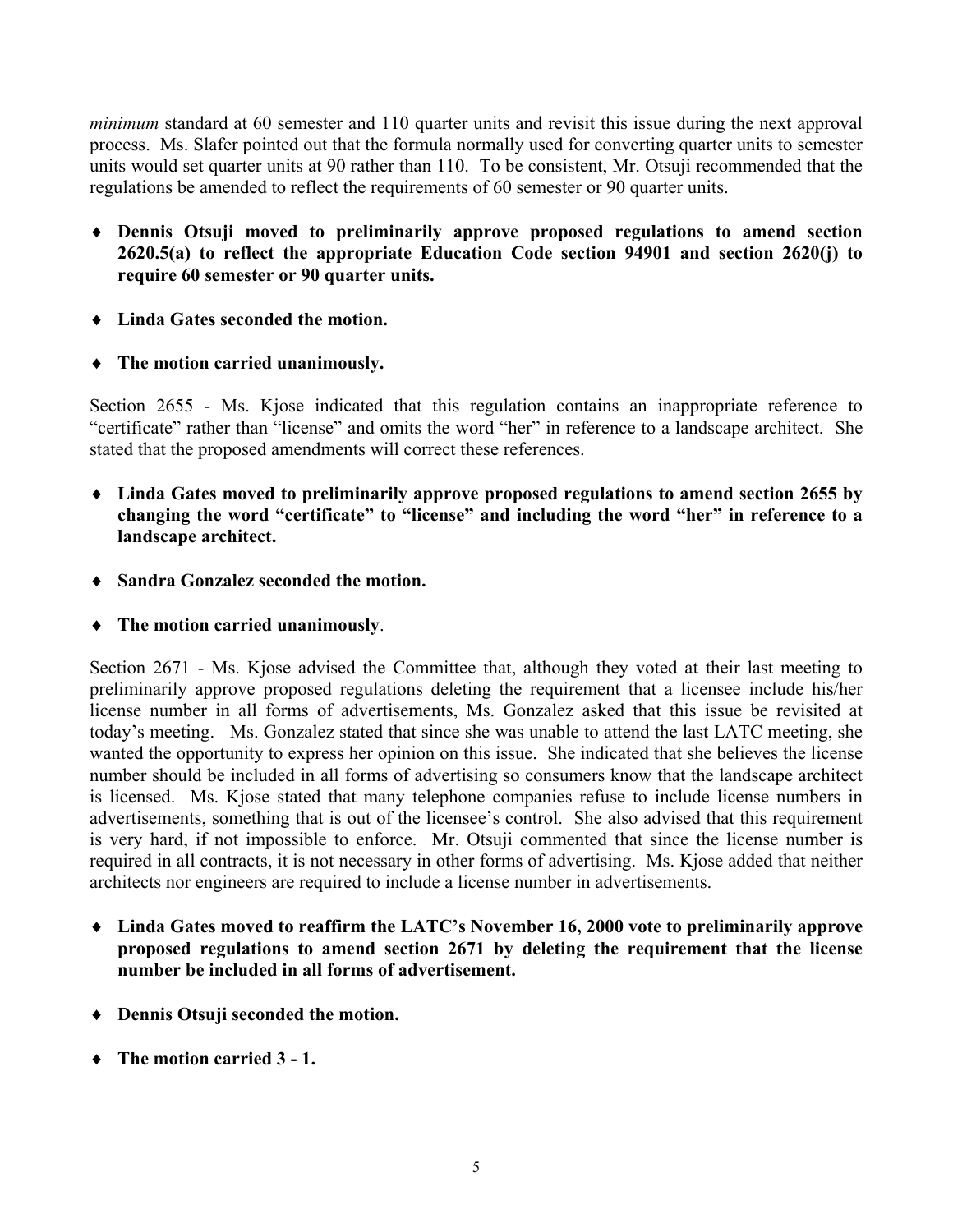## **H. Discussion of Approved Extension Certificate Programs**

Ms. Kjose reported that the Self Evaluation Report (SER) had been finalized and sent to UCLA and UCB on January 2, 2001 with instructions to the directors of both programs to complete the evaluation process by April 1, 2001. She indicated the LATC would have the month of April to review the reports, that site visits would be conducted in May and the review and approval process completed by June 30, 2001, the target date stated in the LATC's strategic plan.

Ms. Slafer asked whether an extension on the due date would be possible if they are unable to complete the SER by April 1. The Committee agreed to a 30-day extension, if needed, but indicated the site visits should be conducted by the end of May.

Mr. Zweifel suggested that the LATC appoint two site visit teams, consisting of one LATC member and two licensed individuals. He will provide staff with a list of potential volunteers as well as model standards for the site teams to follow. Ms. Gonzalez volunteered for the UCB site team and Mr. Otsuji agreed to be on the UCLA team. Ms. Gates will be the alternate.

#### **I. Review of Requests for Re-Licensure**

The LATC reviewed requests for re-licensure from William Tucker, former license number LA 1251, and Cristina Blanco-Kraus, former license number LA 3071. Ms. Kjose advised that, in the interest of streamlining the review process, the LATC retained the services of two technical experts to evaluate the work products submitted by both applicants and determine whether they demonstrated minimal competence to be licensed without examination. The technical experts reported that both candidates had demonstrated minimal competence.

The Committee agreed that this process was valuable but asked staff to develop a set of evaluation standards, based on the current knowledge, skills and abilities tested for on the LARE, for use by the experts in the review process. The Committee appointed Ms. Gates and Mr. Tatsumi to review the applications and give their opinions on the applicants' competency. After review, it was recommended that Mr. Tucker be re-licensed with the stipulation that he pass the California Supplemental Examination, and that Ms. Blanco-Kraus be re-licensed without further examination.

## ♦ **Dennis Otsuji moved to approve the recommendations.**

- ♦ **Sandra Gonzalez seconded the motion.**
- ♦ **The motion carried unanimously**.

#### **J. Scope of Practice**

The Committee recommended that this agenda item be included under agenda item K.